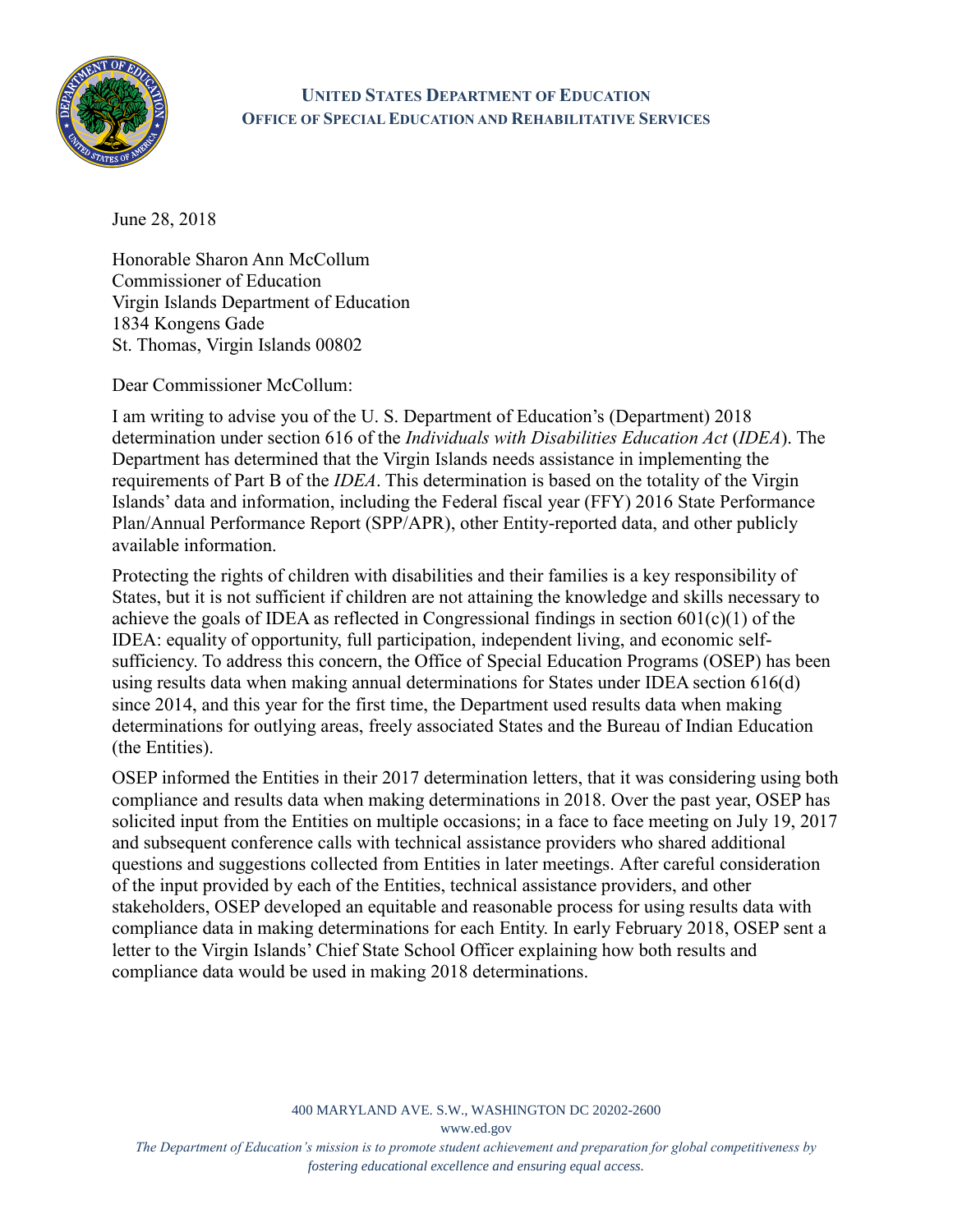The Virgin Islands' 2018 determination is based on the data reflected in the Entity's "2018 Part B Results-Driven Accountability Matrix" (RDA Matrix). The RDA Matrix is individualized for each Entity and consists of:

- (1) a Compliance Matrix that includes scoring on Compliance Indicators and other compliance factors;
- (2) a Results Matrix that includes scoring on Results Elements;
- (3) a Compliance Score and a Results Score;
- (4) an RDA Percentage based on both the Compliance Score and the Results Score; and
- (5) the Entity's Determination.

The RDA Matrix is further explained in a document, entitled "How the Department Made Determinations under Section 616(d) of the Individuals with Disabilities Education Act in 2018: Freely Associated States, Outlying Areas, and the Bureau of Indian Education-Part B" (HTDMD).

The specifics of the determination procedures and criteria are set forth in the HTDMD and reflected in the RDA Matrix for the Virgin Islands. In making Part B determinations in 2018, OSEP used results data related to:

- (1) the participation of children with disabilities (CWD) on regular Statewide assessments;
- (2) the percentage of CWD who graduated with a regular high school diploma; and
- (3) the percentage of CWD who dropped out.

You may access the results of OSEP's review of the Virgin Islands' SPP/APR and other relevant data by accessing the SPP/APR module using your Entity-specific log-on information at [https://osep.grads360.org.](https://osep.grads360.org/) When you access the Virgin Islands' SPP/APR on the site, you will find, in applicable Indicators 1 through 16, the OSEP Response to the indicator and any actions that the Entity is required to take. The actions that the Entity is required to take are in two places:

- (1) actions related to the correction of findings of noncompliance are in the "OSEP Response" section of the indicator; and
- (2) any other actions that the Entity is required to take are in the "Required Actions" section of the indicator.

It is important for you to review the Introduction to the SPP/APR, which may also include language in the "OSEP Response" and/or "Required Actions" sections.

You will also find all of the following important documents saved as attachments to the Progress Page:

- (1) the Virgin Islands' RDA Matrix;
- (2) the HTDMD document;
- (3) a spreadsheet entitled "2018 Data Rubric Part B," which shows how OSEP calculated the Virgin Islands' "Timely and Accurate State-Reported Data" score in the Compliance Matrix; and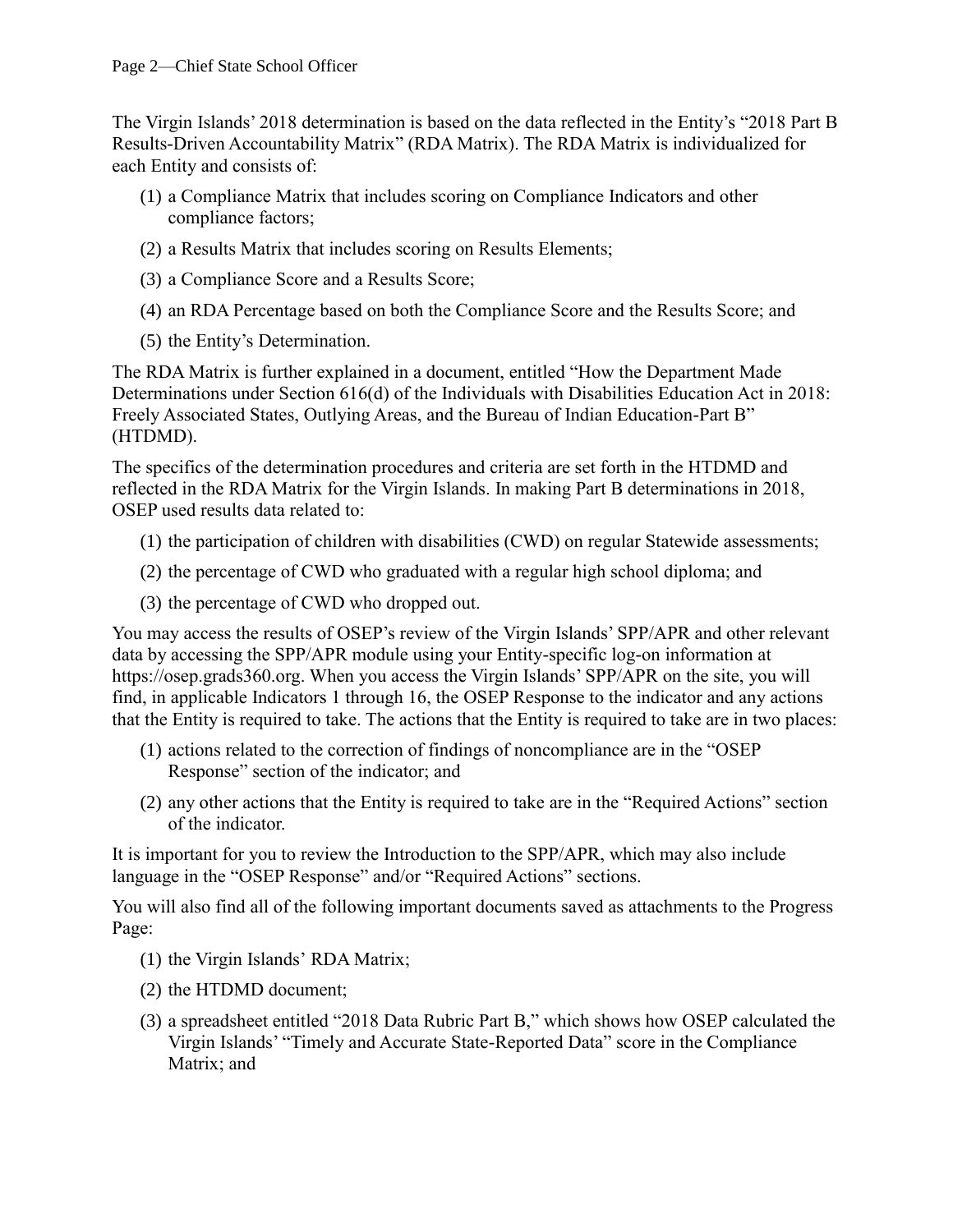(4) a document entitled "Dispute Resolution 2016-17," which includes the *IDEA* section 618 data that OSEP used to calculate the Virgin Islands' "Timely State Complaint Decisions" and "Timely Due Process Hearing Decisions" scores in the Compliance Matrix.

As noted above, the Virgin Islands' 2018 determination is Needs Assistance. A State's or Entity's 2018 RDA Determination is Needs Assistance if the RDA Percentage is at least 60% but less than 80%. A State or Entity would also be Needs Assistance if its RDA Determination percentage is 80% or above but the Department has imposed Special Conditions on the State's or Entity's last three *IDEA* Part B grant awards (for FFYs 2015, 2016, and 2017), and those Special Conditions are in effect at the time of the 2018 determination.

The Virgin Islands'determination for 2017 was also Needs Assistance. In accordance with section 616(e)(1) of the IDEA and 34 C.F.R. §300.604(a), if a State or Entity is determined to need assistance for two consecutive years, the Secretary must take one or more of the following actions:

- (1) advise the State or Entity of available sources of technical assistance that may help the State or Entity address the areas in which the it needs assistance and require the State or Entity to work with appropriate entities;
- (2) direct the use of State or Entity-level funds on the area or areas in which the State or Entity needs assistance; or
- (3) identify the State or Entity as a high-risk grantee and impose Special Conditions on the State's or Entity's IDEA Part B grant award.

Pursuant to these requirements, the Secretary is advising the Virgin Islands of available sources of technical assistance, including OSEP-funded technical assistance centers and resources at the following website: [https://osep.grads360.org/#program/highlighted-resources/,](https://osep.grads360.org/#program/highlighted-resources/) and requiring the Virgin Islands to work with appropriate entities. In addition, the Virgin Islands should consider accessing technical assistance from other Department-funded centers such as the Comprehensive Centers with resources at the following link: [http://www2.ed.gov/programs/newccp/index.html.](http://www2.ed.gov/programs/newccp/index.html) The Secretary directs the Virgin Islands to determine the results elements and/or compliance indicators, and improvement strategies, on which it will focus its use of available technical assistance, in order to improve its performance. We strongly encourage the Virgin Islands to access technical assistance related to those results elements and compliance indicators for which the Virgin Islands received a score of zero. The Virgin Islands must report with its FFY 2017 SPP/APR submission, due February 1, 2019, on:

- (1) the technical assistance sources from which the Virgin Islands received assistance; and
- (2) the actions the Virgin Islands took as a result of that technical assistance.

As required by IDEA section 616(e)(7) and 34 CFR §300.606, the Virgin Islands must notify the public that the Secretary of Education has taken the above enforcement actions, including, at a minimum, by posting a public notice on its website and distributing the notice to the media and through public agencies.

States and Entities were required to submit Phase III Year Two of the State Systemic Improvement Plan (SSIP) by April 2, 2018. OSEP appreciates the Virgin Islands' ongoing work on its SSIP and its efforts to improve results for students with disabilities. We have carefully reviewed your submission and will provide feedback in the upcoming weeks. Additionally,